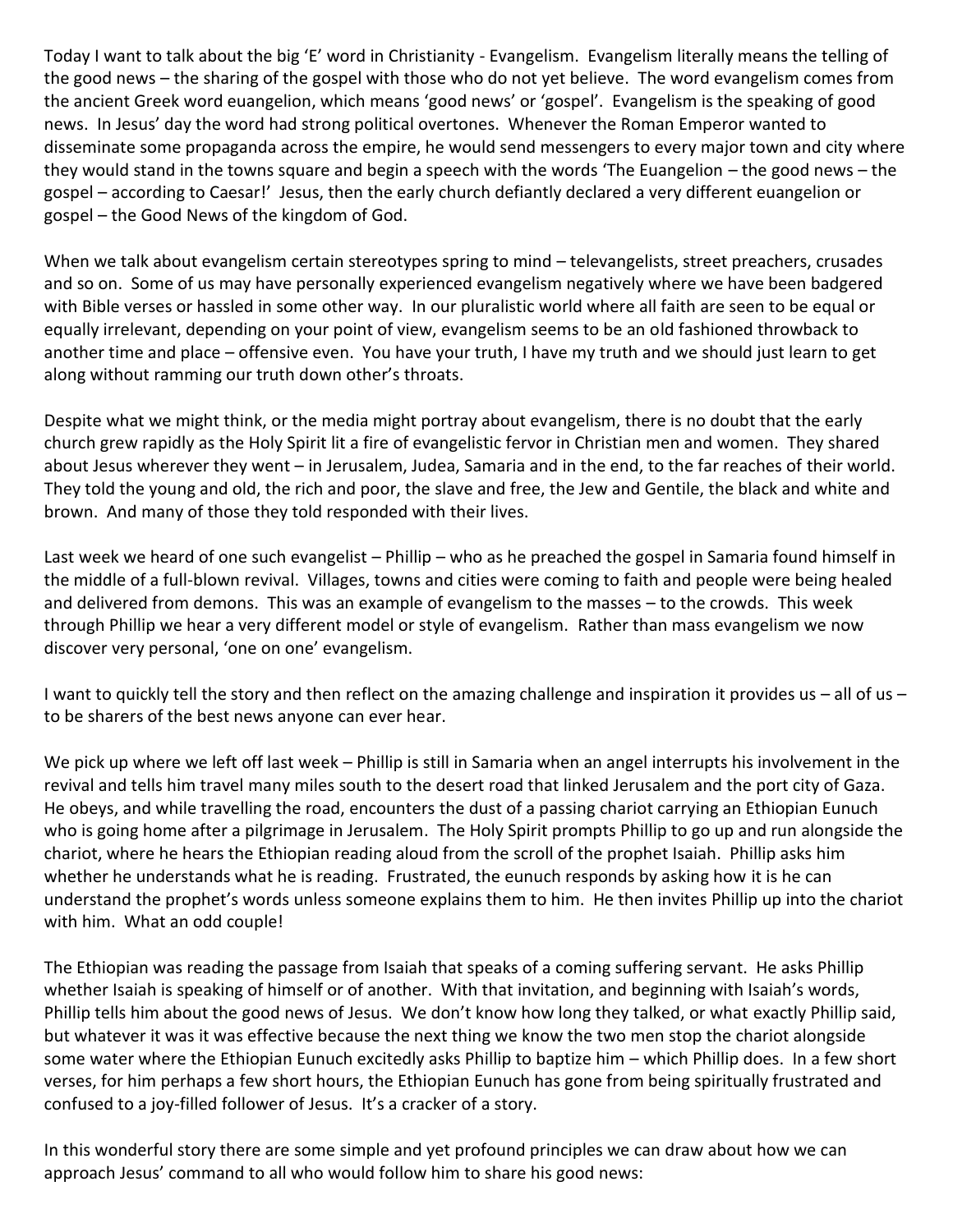#### **First, be Expectant:**

Our God is a God of surprises. God is unpredictable, wild and free in how he moves in our world, including how he uses us. It makes no sense that God would call Phillip away from the revival in Samaria. There is more work to be done – more souls to be saved. I reckon Phillip may well have said to the angel, 'He wants me to go WHERE?' But God does call Phillip away.

God chooses to use us, fragile, frail and fallible people to share the treasure of his good news with others. Some of us believe that we are too old, or too young, too new to faith or too set in our ways. But God wants to use all of us, and we should expect that like Phillip, he will call and use us – even if it seems to make no sense.

Years ago I was sitting in a lecture theatre in Brisbane. The teacher was droning on and on, and to stop myself from falling asleep, I started writing a letter to Sue. She kept it. Let me read and excerpt.

*Here I am sitting in a hot and humid lecture theatre in Brisbane trying to stay awake. It's the humid weather that is knocking me about. We will never live north of Sydney if I can help it.*

Famous last words.

Four years later we found ourselves in the board room talking with a search committee about the possibility of coming here to be the Lead Minister. It made no sense. Our families, our history – my professional reputation was all back in South Australia – as was a great job. We walked the property and Sue burst into tears. She said 'This is where God wants us to be.' I wasn't so sure. I stalled. Two weeks later I was in NZ and we still hadn't given an answer as to whether we would come. Then one day I read this very story of an angel calling Phillip to leave everything that seemed logical and right. This is what I wrote in my journal:

As I hear your voice Lord I have been deeply troubled – and yet I know that all things are possible to you. *Like Phillip I am enjoying a season of ministry that will be incredibly hard to leave. But I know the future is in your hands – including the fruit of the ministry you are calling me into.*

God said through to me through Phillip's story, not south to Gaza, but north to Queensland for you sport. Although it made no sense then, for me at least, it now makes all the sense in the world.

Be expectant, God can and will call all of us to tell his good news in particular and surprising ways.

#### **Second, be Listening.**

In verse 29 we read :

*The Spirit told Phillip, 'Go to that chariot and stand near it.' (Acts 8:29)*

It begs the question – how did the Spirit speak to Phillip? Was it with an audible voice, through a sign, some writing in the sky, a vision or a feeling in his heart? We don't know. All we know is the Spirit spoke and Phillip listened and then acted.

To be effective is evangelism we must listen for the Holy Spirit to lead and guide us. But how do we do that? Well that is a sermon all on its own - but I can offer one overarching principle for hearing accurately the voice of God. Let me illustrate.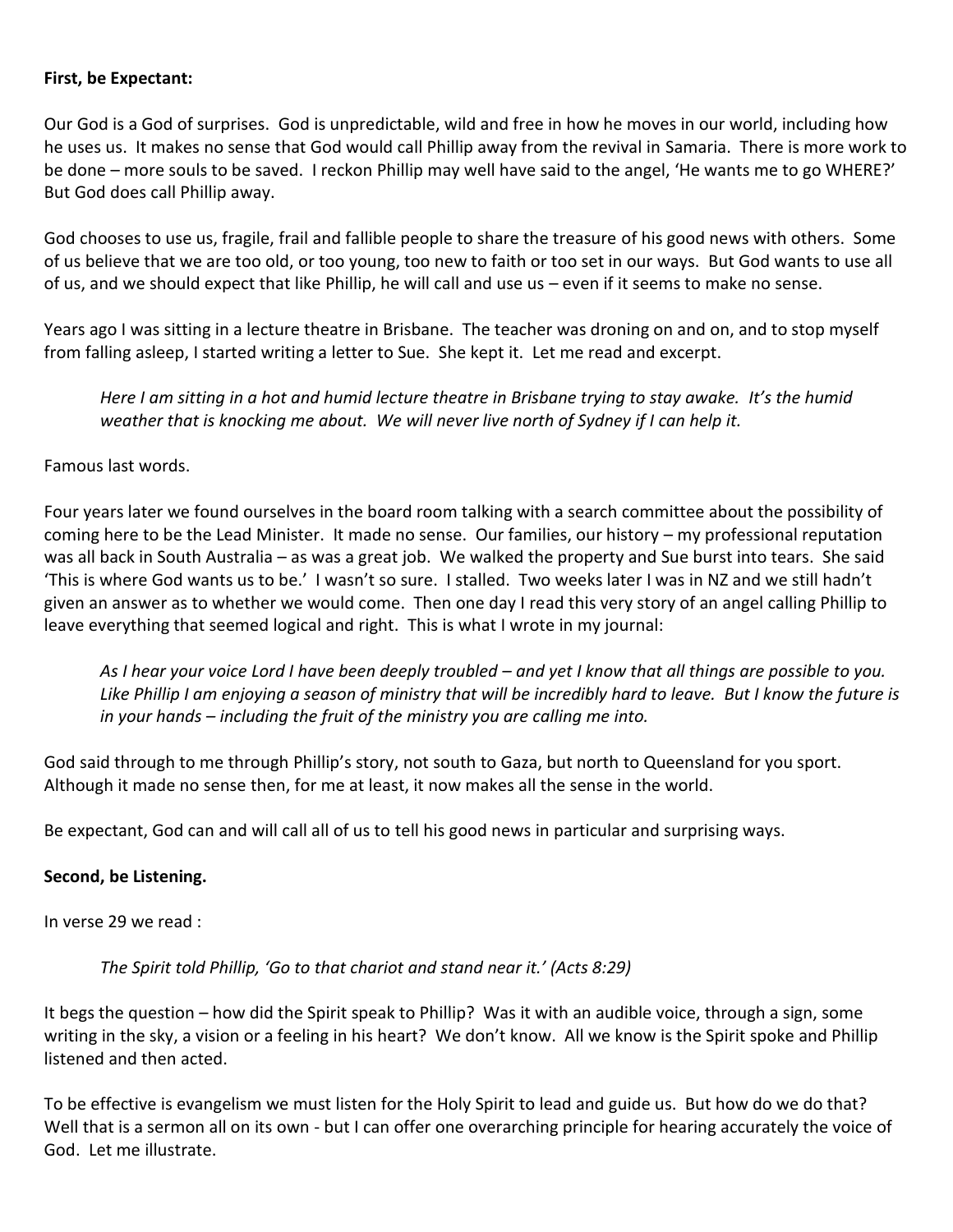Sue and I have known each other more than 30 years. We grew up together. We have been married more than 20 years. With each passing year we get to know each other better still, to the point where we can communicate with each other non-verbally. At least, Sue can communicate with me non-verbally. Over the years I have come to appreciate that Sue has a 'look' for every occasion. With the raising of an eyebrow across a crowded room, she can make me wither. With the tilting of her head, she can make me – even me – shut up. With the pursing of her lips she can make be stutter and stammer. All without one word being spoken.

Rarely, if ever, will we hear God's voice audibly – out loud. But we will learn to hear God as we get to know God better – as we spend quality and quantity time with him. The more I read this book – the more God speaks. I get frustrated when people say to me that God doesn't speak to them when I find out they read their bible rarely, if at all. For God's sake, and for the sake of God's mission in the world - read this book! As well, it seems that the more I pray – the more the Holy Spirit prompts.

God is always speaking to every one of us. The question is not whether God is speaking, but are we really listening?

# **Be expectant, be listening…next be passionate.**

Can you picture Phillip? A desert road, a chariot flinging up dust and grit and there he is puffing and panting running alongside, desperate for the opportunity to speak to the Ethiopian official about Jesus.

Phillip had a *'whatever if it takes and whatever you ask, Lord attitude.'* He was passionate, committed, willing and obsessive about telling others about Jesus. The Great Commission wasn't just a nice idea, it was a command to be lived out every day. Such desperation comes from an understanding of what is at stake and what the gospel offers.

When it comes to evangelism, what is at stake is nothing less than the eternal destinies of men and women. The bible is clear - human beings are created to live for eternity. The bible also teaches that where we spend eternity – with God or apart from God – is our choice. The bible teaches us, and our creeds state, Jesus will one day come again to this earth, and when he does he will judge the living and the dead. There is a heaven and there is a hell, and people will go to one or the other. This is what we profess as orthodox, Christian belief.

If this is true, why aren't we desperate, obsessive and passionate about telling others about Jesus? Why aren't we running where God calls us for the chance to share good news? CS Lewis has said that:

*The opposite of love is not hate. It is indifference. (C.S. Lewis)*

If we truly are followers of Jesus, if we say we worship the God who is the embodiment of love, how can we ever be indifferent to a world of our friends, neighbors, relatives who face eternity apart from Christ?

I am thrilled so many of you are participating in our Winter College. All up, there is almost 200 enrolled in the various courses. On Wednesday night 140 came to hear Graham Leo's first session teaching from Revelation. **Wonderfull** 

One of the other courses we offered through Winter College is Alpha. Alpha is an introductory course to the Christian faith. We are running Alpha with Ashmore Uniting Church. 60 people have enrolled – which is fantastic. Of those sixty, one is from our church. One!

Despite the fact that many of us have experienced personally the effectiveness of Alpha none of us, not one person, including me, has successfully invited someone to do Alpha. I know some invited friends who declined.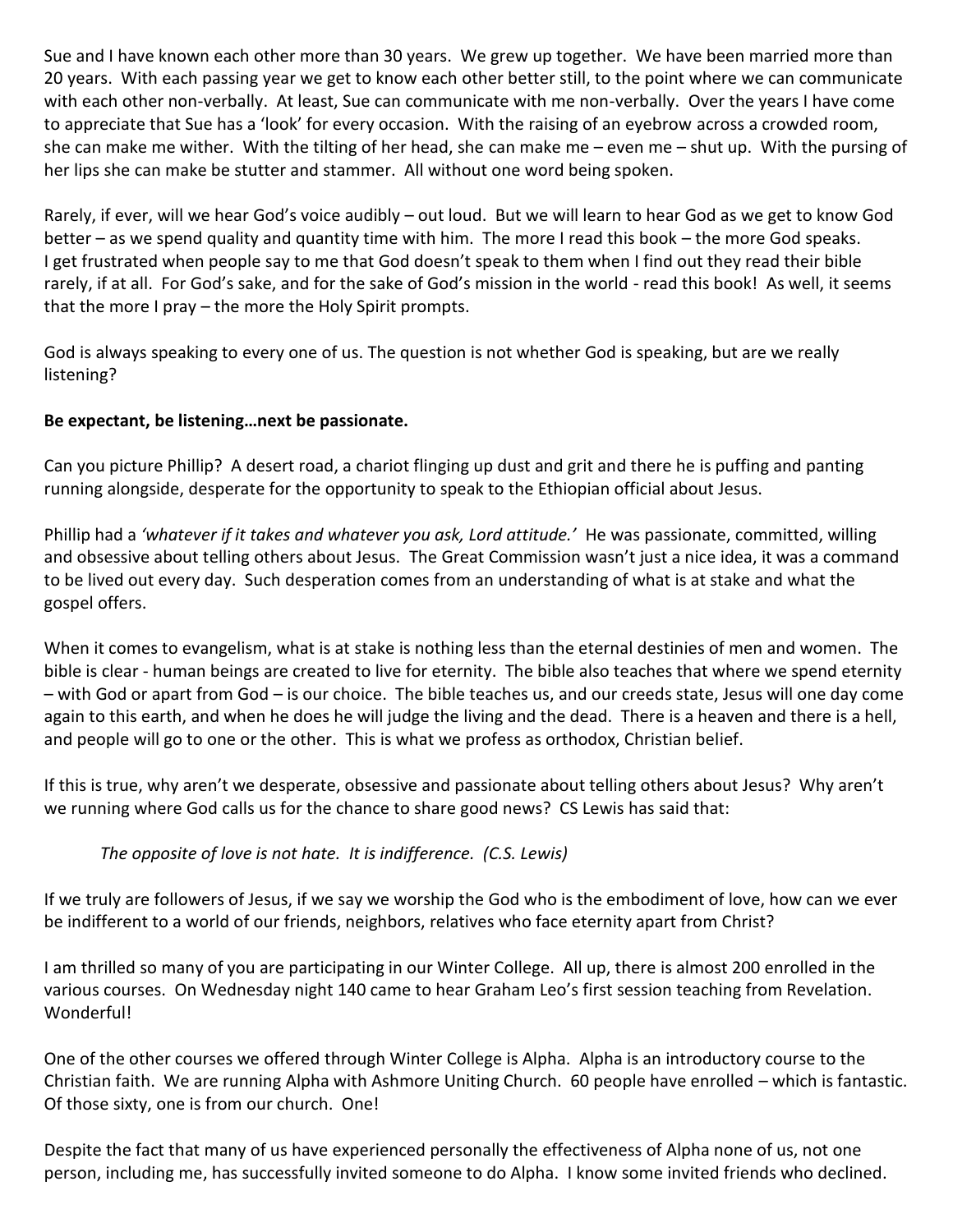But how many of us did even that? Is it because we don't need Alpha because we are doing okay sharing faith already, or as I suspect, is it because we have fallen for the temptation that evangelism is not our job, but someone else's?

I constantly get feedback that people value the teaching ministry of this church. Teaching like Graham is offering on Wednesday night. But the bible is clear – faith without works, including the work of evangelism, is dead. The last word on this matter comes from Oswald Smith:

# *We talk of the second coming; half the world has not heard of the first! (Oswald Smith)*

# **From Phillip's story we also discover we need to be Bold.**

Phillip actively looked for the opportunity to share faith. Eavesdropping on the eunuch reading Isaiah he asks him whether he understands. With this question, a crack opens in the door of the Ethiopian's heart.

Sharing faith involves risk. In Australia, we risk ridicule and rejection. In other nations and at other times, other believers have risked their lives to share the gospel. Paul tells his student Timothy:

*For God did not give us a spirit of timidity, but a spirit of power, of love and of self-discipline. So do not be ashamed to testify about our Lord. (2 Timothy 1:7-8a)*

#### **Be Bold, but we also must be Sensitive.**

Here is a most critical point. Phillip does come with a set script or a tried and true model of evangelism. Phillip comes to the Ethiopian with an open heart and a listening ear. He is sensitive to the Ethiopian's questions and needs.

The Ethiopian was a seeker after truth. You don't travel hundreds of miles to Jerusalem unless you are. Because he was a eunuch, the Ethiopian would have been spiritually frustrated. (I said *spiritually* frustrated.) Even though he may have assented to Jewish belief and custom he could never, ever be accepted as a Jewish convert. Let me put it bluntly. When circumcision is the outward sign of faith for all Jewish males, the eunuch lacked an essential piece of anatomy to seal the deal, so to speak. If you still don't understand, ask Craig afterwards.

He was spiritually frustrated and confused – full of doubts and questions which his pilgrimage clearly had not answered. Phillip begins his life-transforming conversation with the eunuch by addressing directly his question, not by offering trite slogans or a standard script. The eunuch was confused by the meaning of Isaiah's word. Luke tells us that:

# *Then Phillip began with that very passage of Scripture… (Acts 8:35a)*

In sharing faith effectively we always must start with people's questions, not with answers to questions they might not be asking.

Such a conversation might look like this:

# **Insert Drama 2**

# **We must be bold and we also must be focused.**

Luke tells us that: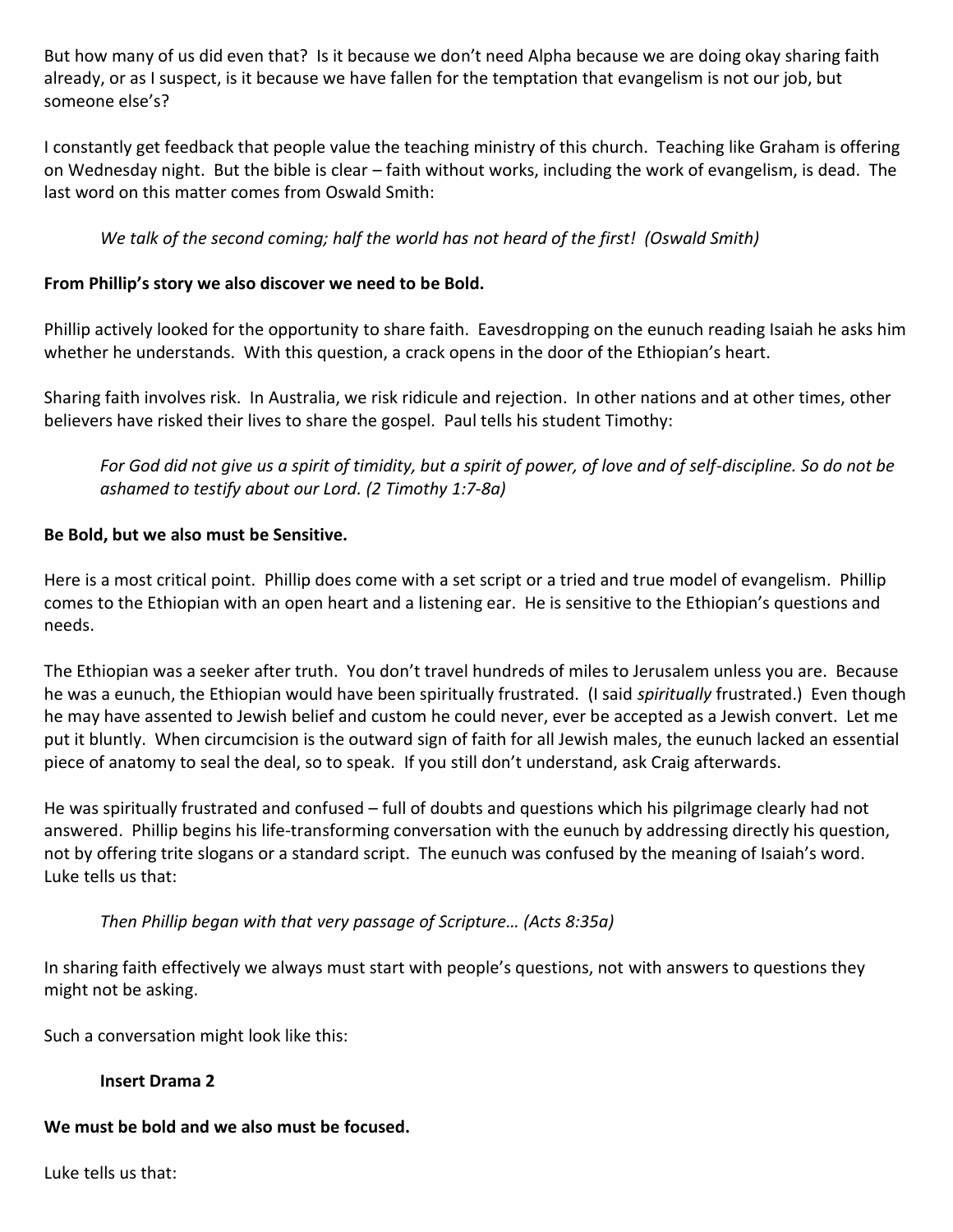# *Phillip began with that very passage of Scripture and told him the good news about Jesus. (Acts 8:35)*

Phillip does not tell the eunuch about his adventures in Samaria or his job as a church leader. He tells him about Jesus. His conversation his focused on the only treasure he has to offer.

We can fall for the temptation of believing that when we talk about faith we need to offer great wisdom and insight. But in offering the gospel we offer all the wisdom the world will ever see or experience.

We can fall for the temptation of believing our friends are looking for good advice, pointers for a happier life. But our world is drowning in a sea of so called 'good advice' when it desperately needs to hear Good News!

Evangelism is much simpler than all of this. Simply:

#### *Evangelism is just one beggar telling another beggar where to find bread. (D.T Niles)*

I have nothing to offer others of any worth except the story of Jesus crucified and risen and the liberation this good news has brought my life. I have nothing else to offer. But in sharing this Good News, I have – we have – everything to offer.

#### **We are almost at the end. We have discovered that in sharing faith with others, we must be expectant, listening, passionate, bold, sensitive and focused. Finally, as we take this adventurous risk we will be blessed!**

After he is baptized the Ethiopian continues his long journey home rejoicing.

Joy always accompanies new found faith. My favorite day of the church year is without doubt Easter Sunday. I love going down to Currumbin Creek where each year we baptize people. I love seeing their joy, their friend's joy. I love hearing their joy-filled stories and seeing their joy-filled tears. Their joy becomes my joy. And I am truly blessed.

Emily just celebrated her 15<sup>th</sup> birthday and Joel is about to turn 17. I know it is a cliché, but it only seems like yesterday that I was in the delivery room experiencing the miracle of their birth. Nothing prepared me for holding them for the first time. Wonder, awe, love – and joy, unspeakable, immeasurable joy. Joy that overflowed with tears. Joy that made my heart burst.

We are born into this world once. But we have the opportunity of being born again into God's eternal kingdom. And Jesus tells us that when one person is born again –when one wayward son or daughter repents and turns towards home, all heaven rejoices. The angels burst with joy, they sing, they shout, they clap. Heaven overflows with joy as God celebrates the adoption of another precious one into his family.

This is what I want to give my life to.

Imagine the mystery and delight of not just hearing, but seeing the story of Jesus for the first time, almost as an eyewitness.

That's what happened to a tribe of East Asia when missionaries showed them the *Jesus* film. Not only had these people never heard of Jesus, they had never seen a movie. On one unforgettable evening, they saw it all—the gospel in their own language, visible and real.